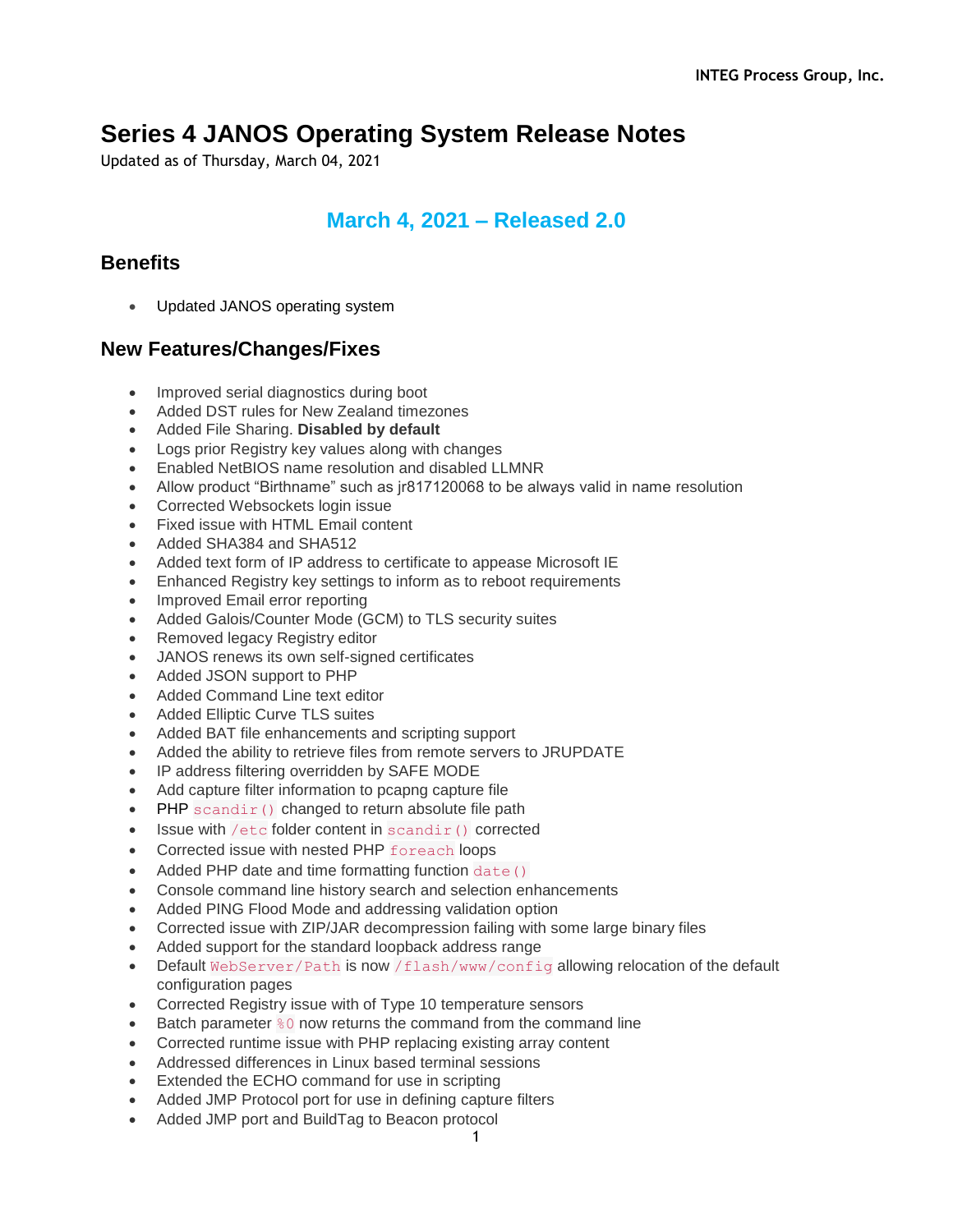- Corrected PHP @strrpos()@ and syntax shortcomings
- Enhanced ARC/ZIP/JAR command
- Improved compatibility with Linux terminal emulators

# **February 3, 2020 – Released 1.9**

### **Benefits**

• Updated JANOS operating system

### **New Features/Changes/Fixes**

- Added support for Reverse LLMNR allowing network scanners to label IP addresses with hostnames
- Adjusted the release of socket data to reduce the chances that a message might be split across separate TCP packets
- Corrected Sockets race condition that caused occasional reception delays and blocking
- Fixed the incorrect signed display of large input counter values in JRMON and JMP Protocol
- Adds a BEACON announcement in the event of an IP conflict
- Improved NONCE management eliminating possible issues in the presence of port scanners
- Eliminated chance of buffer overrun curing in FTP transfer
- Beacon REBOOT now works in all cases
- Eliminated potential difficulty in obtaining network capture file

# **June 17, 2019 – Released 1.8**

### **Benefits**

JMP Protocol implemented. Used by Q-Sys Core.

## **All-In-One Update Project Changes (Loads OS and all software on Series 4)**

Updated Serial to Ethernet application to 6.0

- Implements the JANOS Management Protocol JMP
- Adds "Block" command to JSON interfaces
- Web Server limits the effects of extremely slow connections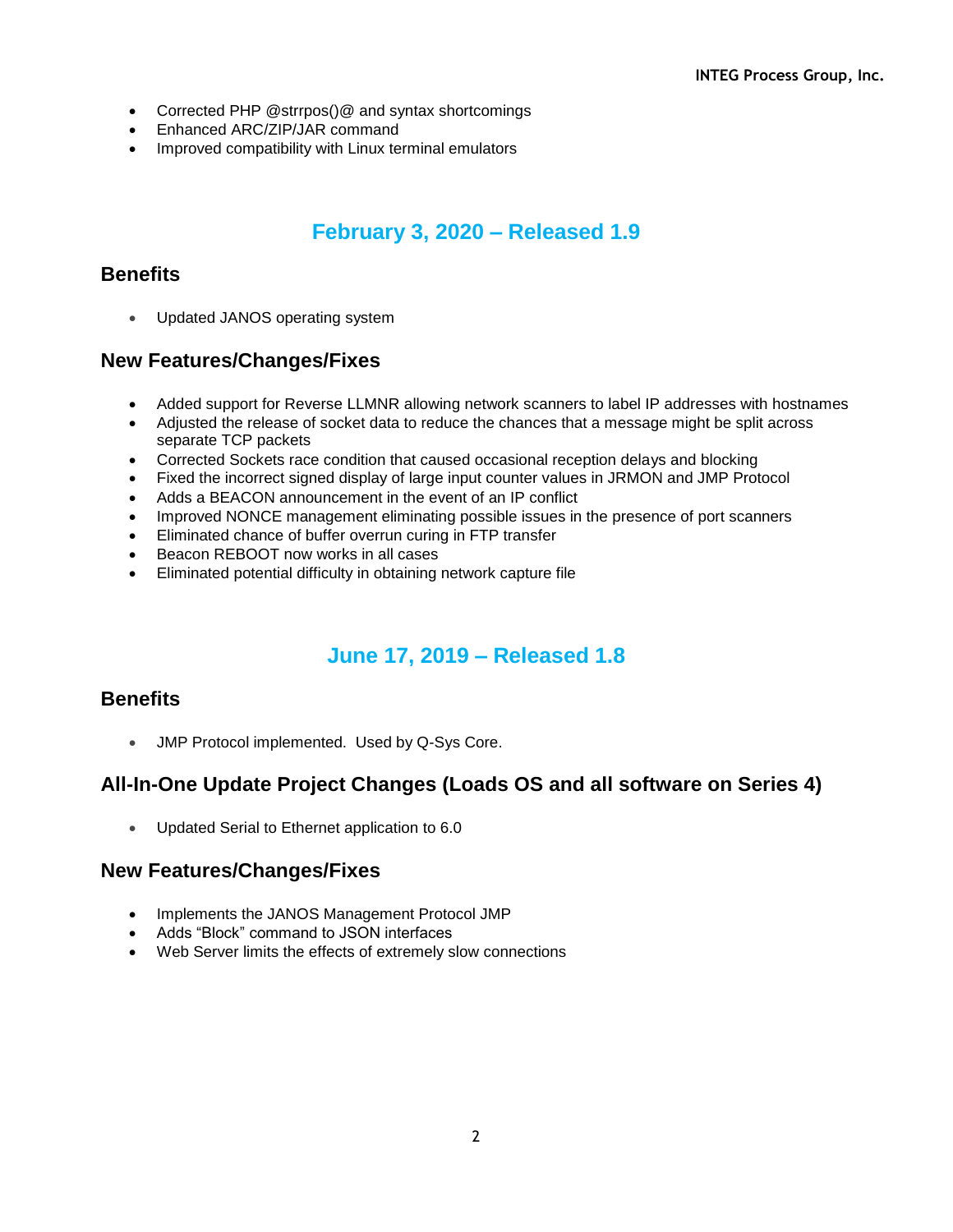# **December 3, 2018 – Released 1.7.1**

## **Benefits**

Updated JANOS operating system, Modbus application and Slaving application.

## **All-In-One Update Project Changes (Loads OS and all software on Series 4)**

- Updated Modbus application to version 1.7 to fix an issue with network packet formation.
- Updated Slaving application to version 1.5 and Slaving web page to allow the user to configure the state of the 'slaved relay' if the communications fail – Hold Last State or Relay On or Relay Off. This typically applies to a relay slaved to a different JNIOR so there is an external communications link.

### **New Features/Changes/Fixes**

- A Watchdog no longer causes reboot from foreground execution
- REGEX Alternation '|' has been corrected to properly work in Group
- Corrected NULL Pointer write issue when a Group which employs alternation appears at the start of a REGEX expression
- Resolved message pump memory issue relating to process termination
- Expand the channel range for setOutputRelay() from 0-11 to 0-15
- Corrected network capture filtering when an IP address is to be excluded
- Supports networks using Jumbo Frames
- Eliminated assertion associated with improper use of '%n' in System.out.printf.

# **October 25, 2018 – Released 1.7 – B**

#### **Benefits**

 Updated JANOS operating system, JNIOR web page, Modbus application and Serial-to-Ethernet application.

## **All-In-One Update Project Changes (Loads OS and all software on Series 4)**

- Updated Modbus application to version 2.6 to fix an issue with reading and controlling relays 9 16.
- Updated Serial-to-Ethernet application to version 5.3 so default ports could be correctly changed.
- Updated the JNIOR web page (DCP) to version 2.2 with minor fixes and enhancements.

- Added ability to load single CA Certificate to be supplied on TLS connection
- Support TLS Client Certificate Verification on outgoing connections
- Added legacy PKCS1 support for externally generated certificates
- Corrected array issue with processing of deferred email transmissions
- Corrected memory issue with TAB use on the Command Line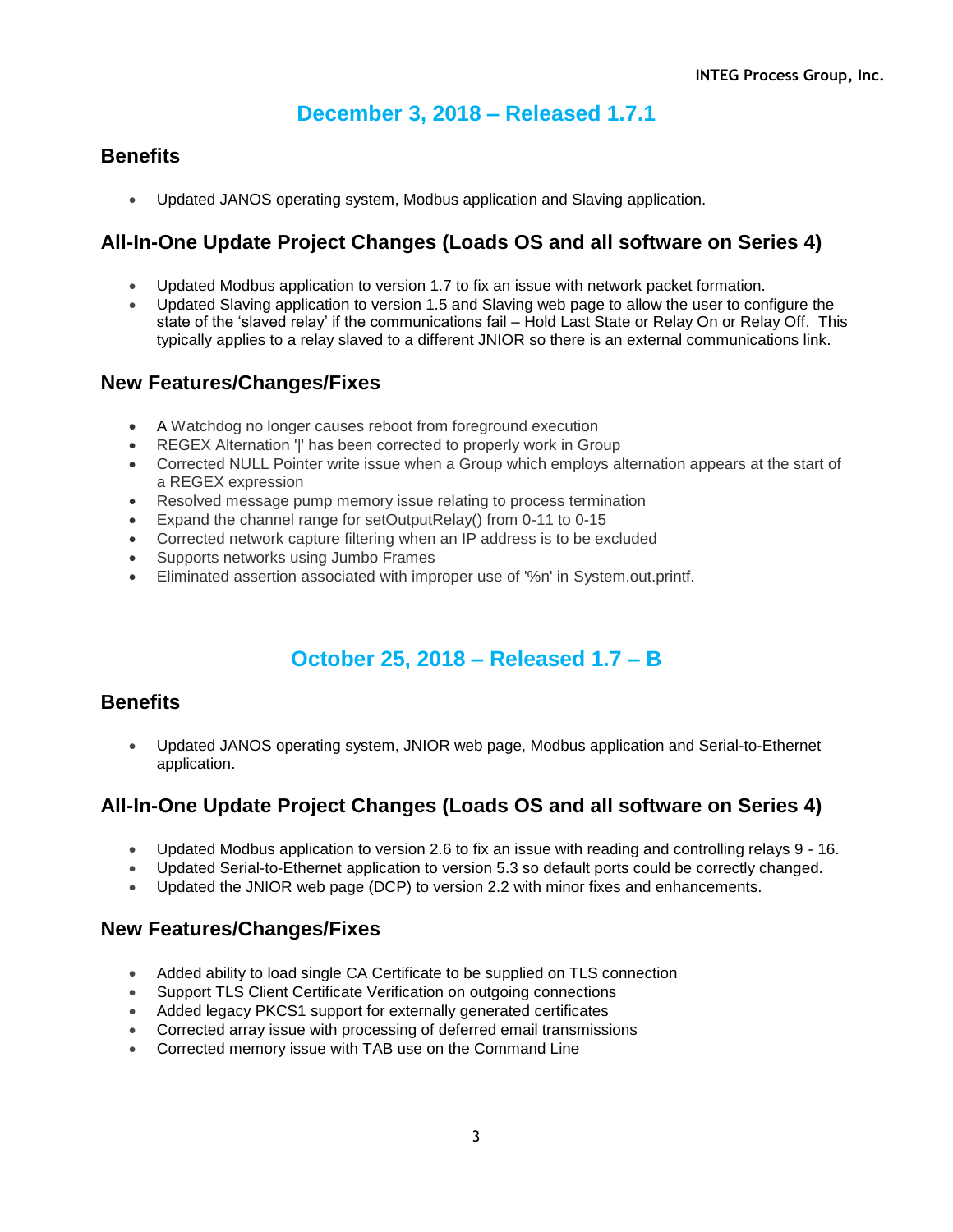# **June 21, 2018 – Released 1.6.5 - A**

### **Benefits**

Updated SNMP and Modbus applications

### **All-In-One Update Project Changes (Loads OS and all software on Series 4)**

- Updated the SNMP application to version 2.4.1.494 to fix an issue that caused the SNMP application to fail when expansion modules were not connected.
- Updated the Modbus application to version 1.5.220 so that its revision level would be displayed in an Update project opened in the JNIOR Support Tool.

## **May 25, 2018 – Released 1.6.5**

### **Benefits**

- **NOTE: Starting with version 1.6.5 and beyond, the secure (encrypted) connections (i.e. HTTPS for the web page over port 443) have been ENABLED again.**
- Continues to enhance the INTEG JANOS operating system and JNIOR functionality.
- Updated Dynamic Control Page (DCP). The DCP is the main JNIOR web page and very helpful.

### **All-In-One Update Project Changes (Loads OS and all software on Series 4)**

- Updated the Dynamic Control Page (DCP) which is the web page for the Series 4 to version 2.1. Fixed a few bugs and added a few minor new features. Corrected the slider and configuration functionality for the 3 Channel LED Dimmer modules.
- Updated the SNMP application to version 2.4 to fix a memory leak.

### **New Features/Changes/Fixes**

- Corrected FTP listing issue created by the v1.6.4 release
- Corrected getRegistryList method memory leak
- Corrected 412DMX light *Flickering*
- Corrected 412DMX NAND Flash processing issue
- Corrected FTP transfer restart issue

## **March 29, 2018 – Released 1.6.4**

#### **Benefits**

- **NOTE: Starting with version 1.6.3 and beyond, the secure (encrypted) connections (i.e. HTTPS for the web page over port 443) has been disabled. Please contact INTEG if you were using this feature BEFORE you update.**
- **NOTE: Starting with version 1.6.3 and beyond, the Beacon functionality to set the JNIOR IP address and hostname via the JNIOR Support Tool now uses a login. Support Tool version 7.3 handles the login so Support Tool version 7.3 is required with JANOS version 1.6.3 and beyond.**
- Continues to enhance the INTEG JANOS operating system and JNIOR functionality.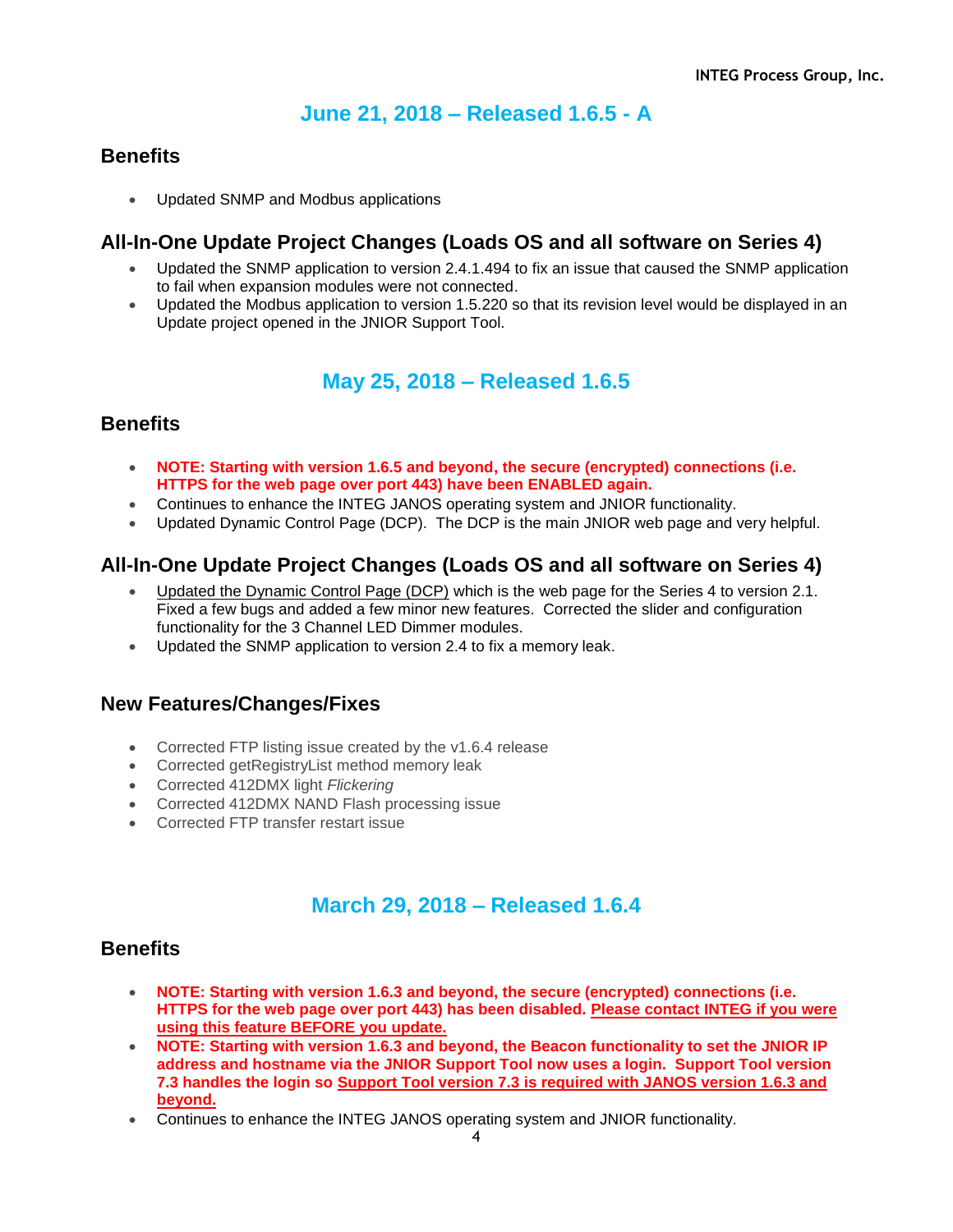Updated Dynamic Control Page (DCP). The DCP is the main JNIOR web page and very helpful.

## **All-In-One Update Project Changes (Loads OS and all software on Series 4)**

- Updated the Dynamic Control Page (DCP) which is the new web page for the Series 4 to version 2.0.4. Fixed a few bugs and added a few minor new features. Corrected a problem where the DCP did not properly or completely reconnect when left open during a reboot.
- Updated the SNMP application to version 2.3 to handle the external temperature sensor, temperature/humidity sensor and the external analog modules.

### **New Features/Changes/Fixes**

- TTL is now configurable
- Prevent multiple Console sessions per Websocket connection.
- Corrected PHP processing of URL parameters whose value is blank.
- WebServer supports DEFLATE content encoding
- Corrected race condition with localhost socket connect.
- Added JNIOR Protocol logging to /protocol.log.
- Improved SDRAM stability by removing wait() instruction.
- Fixed WebServer lockout after failure to start.
- Corrected COM and AUX Parity configuration
- Corrected occasional character drop over serial channels

## **January 3, 2018 – Released 1.6.3**

## **Benefits**

- **NOTE: Starting with version 1.6.3, the secure (encrypted) connections (i.e. HTTPS for the web page over port 443) has been disabled. Please contact INTEG if you were using this feature BEFORE you update.**
- **NOTE: Starting with version 1.6.3, the Beacon functionality to set the JNIOR IP address and hostname via the JNIOR Support Tool uses a login. Support Tool version 7.3 handles the login so Support Tool version 7.3 is required with JANOS version 1.6.3 and beyond.**
- Continues to enhance the INTEG JANOS operating system and JNIOR functionality.
- Updated Dynamic Control Page (DCP). The DCP is the main JNIOR web page and very helpful.

## **All-In-One Update Project Changes (Loads OS and all software on Series 4)**

- Updated the Dynamic Control Page (DCP) which is the new web page for the Series 4 to version 2.0.4. Fixed a few bugs and added a few minor new features.
- Updated the Modbus Server (slave) program to version 1.5.

- Recognizes 412DMX configuration.
- Corrected issue with ZIP/JAR non-compressed blocks.
- Modified Websocket Reply Message so it properly indicates the message number.
- SAFE\_MODE skips App Registration in case an issue is caused by a corrupt JAR.
- Corrected TLSv1.2 Client Hello packet length.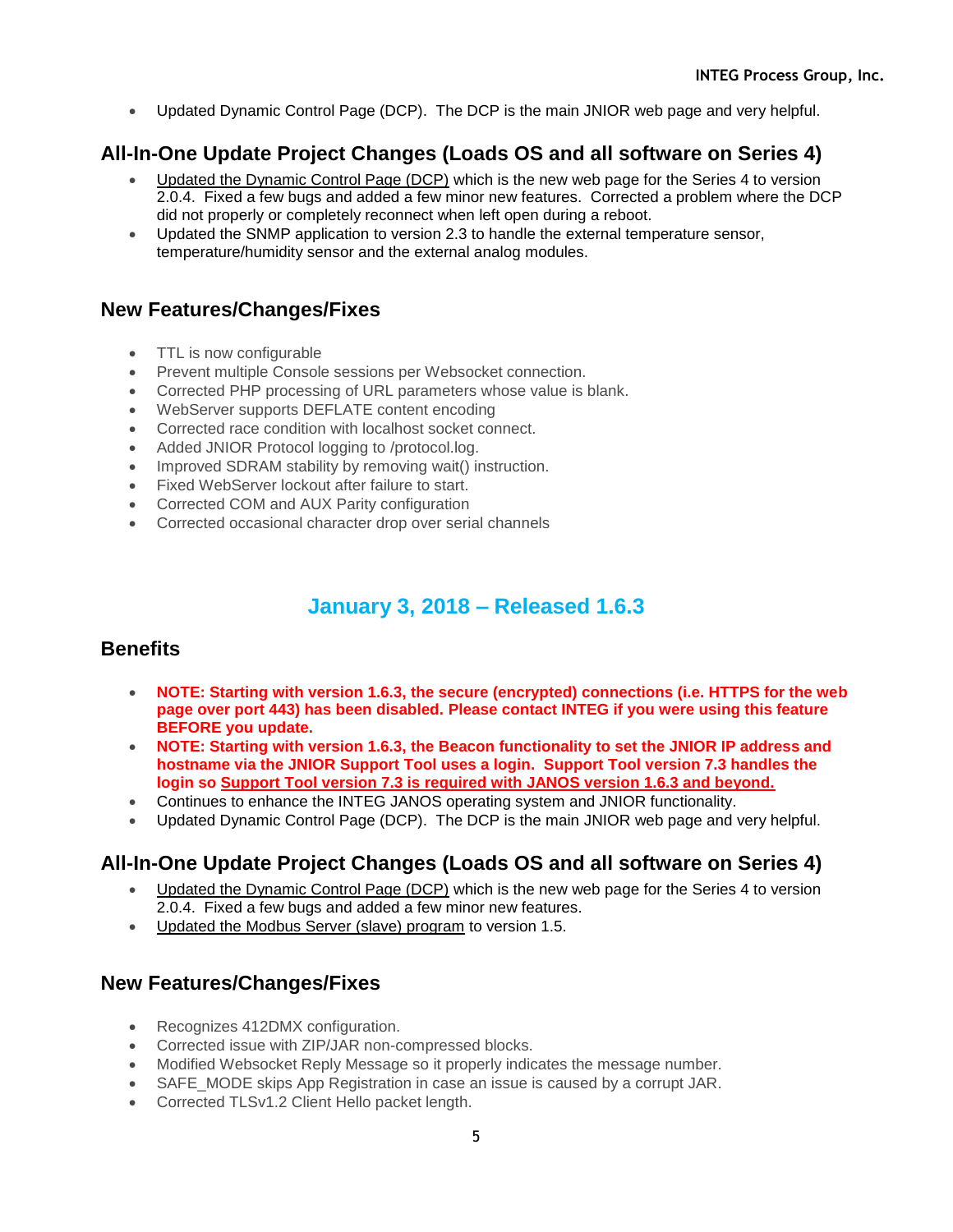- Added Registry key Email/SMTPS allowing email transfer over port 465 if TRUE.
- Fixed File System GetAbsPath routine adding a necessary NULL pointer check.
- Corrected memory leak associated with ConsoleProcess (exec) usage from applications.
- Fixed memory issue in TLSv1.0 and TLSv.1.1
- Corrected GC race condition causing memory errors.
- Corrected MANIFEST folder recursion with wildcard file specification.
- Corrected date timestamp in the manifest.json database.
- Empty JSON array no longer returns with 1 null object.

## **October 2, 2017 – Released 1.6.2**

#### **Benefits**

- **RECOMMENDED UPDATE FOR ALL SERIES 4 CONTROLLERS.** Continues to enhance the INTEG JANOS operating system and JNIOR functionality and makes it the most robust and secure release of JANOS to-date.
- Updated Dynamic Control Page (DCP). The DCP is the main JNIOR web page and very helpful.

### **All-In-One Update Project Changes (Loads OS and all software on Series 4)**

- Updated the Dynamic Control Page (DCP) which is the new web page for the Series 4 to version 2.0.3. Fixed a few bugs and added a few minor new features.
- Updated the Task Manager program to version 7.0 to allow it to work with the JNIOR Model 414 (12 inputs). The updated Task Manager web page version 4.0 is only available via the JNIOR Support Tool version 7.2 where it can be run under Tools as a standalone Java application due to the security issues around running Java in a browser.
- Updated the Modbus Server (slave) program to version 1.3.1 to fix a minor issue where it did not populate its program details in the DCP – Configuration – Applications web page.

#### **New Features**

- Allows time zone customization and modification
- Implemented Regex support for lazy matches
- Added Mark After Break timing to the AUX serial port.
- Added application messaging to the built-in Websockets interface.
- Added 250 Kbaud serial capability.
- AUX port on the Model 410 now supports DMX512 protocol.

#### **Changes**

- A custom Syslog server port may be specified.
- Upgraded default RSA keys to 1024-bit.

- Corrected potential memory concern with network loopback
- Corrected potential memory concern with syslog and process termination
- Corrected Regular Expressions alternation
- Fixed issue where regex wildcard '.' no longer matches carriage returns and line feeds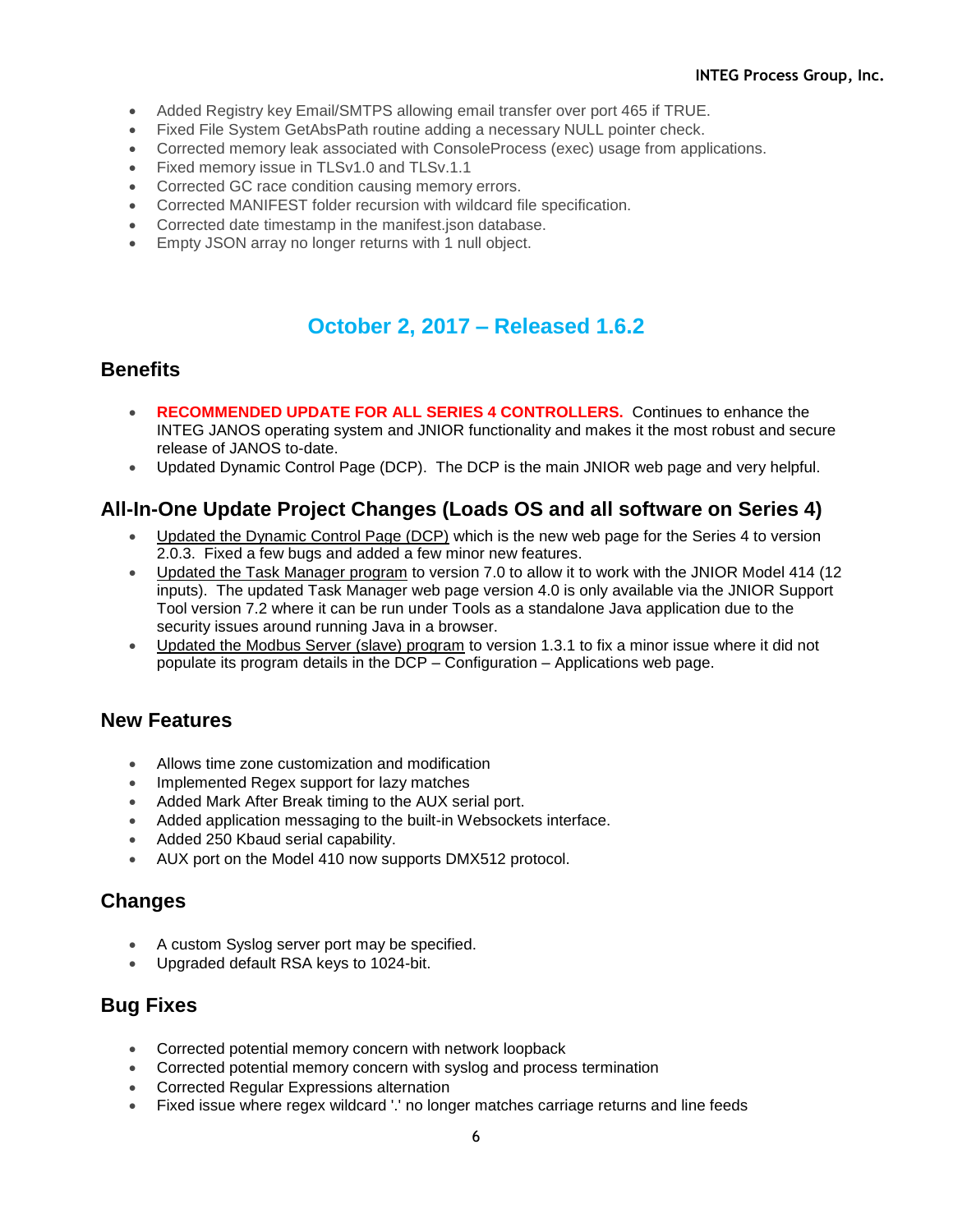- Corrected deadlock issue with downloading jniorsys.log using the DCP.
- Corrected Beacon protocol to work with remote hosts
- Corrected watchdog issue with buffer overrun on line input.
- Fixed issue in starting the WebServer after the process table has been full.
- Fixed issue where WebServer/DCP was accepting blank username as guest login.
- Corrected DCP loading issue that occurs when the JNIOR Protocol Server is disabled.
- Corrected memory management issue with TCP comms and process termination.
- Fixed an issue where a bad formatted IpConfig/Allow syntax error caused lock-up on boot

# **May 17, 2017 – Released 1.6.1**

#### **Benefits**

- **RECOMMENDED UPDATE FOR ALL SERIES 4 CONTROLLERS.** Continues to enhance the INTEG JANOS operating system and JNIOR functionality and makes it the most robust and secure release of JANOS to-date.
- Updated Dynamic Control Page (DCP). The DCP is the main JNIOR web page and very helpful.

## **All-In-One Update Project Changes (Loads OS and all software on Series 4)**

- Updated the Dynamic Control Page (DCP) which is the new web page for the Series 4 to version 1.4.3. Fixed a few bugs and added a few minor new features.
- Updated the Task Manager program to version 5.3.3 and Task Manager web page applet to version 3.9.314.1234 to fix a variety of issues and added a new "Other" commands as an Action. This field allows you to enter and execute JNIOR telnet/commands.
- Updated the Modbus Server (slave) program to version 1.3.1 to fix a minor issue.
- Updated the Slave Service program to version 1.3.0 to automatically use default settings for the JNIOR port (9200) and username and password when 'localhost' is used. Localhost is used when slaving outputs to I/O on the localJNIOR and not a remote JINOR.

#### **New Features**

- Created public WebServer area
- Added support for v3 SSL Certificates
- Supports adding SSL Alternative Name certificate extensions using SSL/Cert/SAN Registry key
- Updated TLS to eliminate the POODLE vulnerability
- TLS now supports Secure Renegotiation per RFC 5746
- Access control IpConfig/Allow expanded allowing complex filtering
- Hidden files are possible now
- Added low-level RS485 AUX port driver control

### **Changes**

- Extended java.util.Json class to support Enumeration
- JANOS.setInputCounter() method now updates monitor packet/message content
- **More stringent Registry Key validation**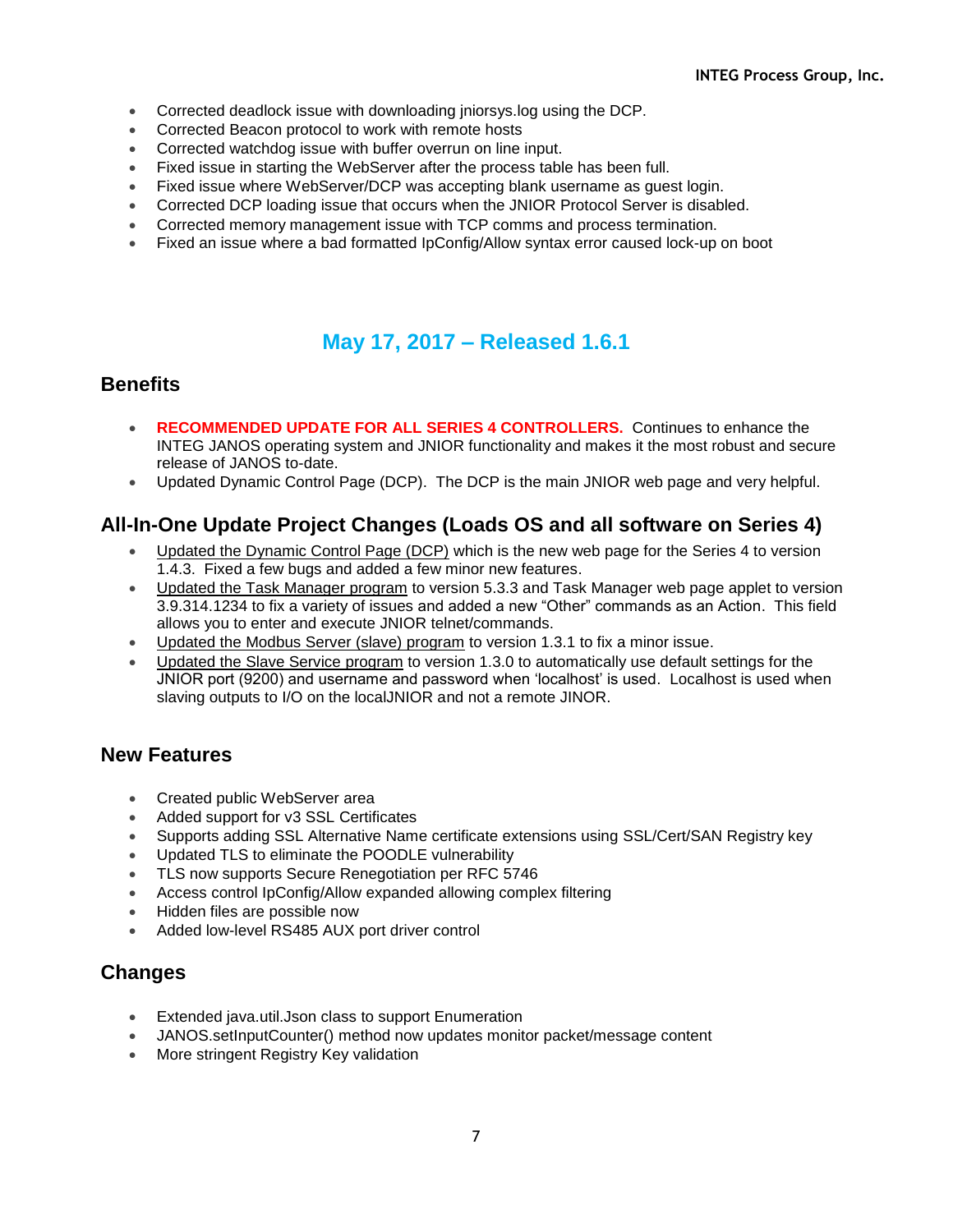## **Bug Fixes**

- Corrected TLS for CVE 2016-2107 to eliminate associated crash
- Addressed the possibility of a BRK assertion occurring at process creation
- Corrected occasional ERR\_INCOMPLETE\_CHUNKED\_ENCODING encountered with PHP rendering

# **February 1, 2017 – Released 1.6**

## **Benefits**

- Improved Real Time Clock (RTC) programming maintaining accurate time over longer periods.
- Enhanced Time Management tools so time can be set and checked easily in more ways.
- Programmatic access to the active IoLog with filtering providing for fast precision event reporting.
- Added Websockets support for File access and Syslog monitoring. The JNIOR can now be completely maintained through the DCP connection port eliminating the need for separate Telnet and FTP connections.
- Added NETSTAT pro-active network packet capture with filtering. The resulting capture file is compatible with Wireshark and therefore easily reviewed and analyzed.

## **All-In-One Update Project Changes (Loads OS and all software on Series 4)**

- Updated the Dynamic Control Page (DCP) which is the new web page for the Series 4 to version 1.3.5. Added Folders, Syslog, Peers and About tab. The Folders tab allows the user to view, delete and transfer files. The Syslog tab provides a real-time view of the jniorsys.log. Added more expansion modules and ability to edit descriptions for expansion module I/O.
- Updated the Task Manager program to version 5.3.2 and Task Manager web page applet to version 3.8.509.1134 to fix a variety of issues.
- Updated the Modbus Server (slave) program to version 1.3.0 to fix the 90 second timeout on the Modbus connection and to automatically create three configuration registry keys when the program starts – Timeout duration, Modbus login enabled – true or false, and Modbus port.
- No longer load the older JNIOR Monitor, Control, and Configuration applet. The applet is still available via the JNIOR Support Tool.

- Added JANOS.setCtrlC() programmatic control of Ctrl-C use
- Method added to the Timebase class for setting the clock
- NTP update period is now configurable
- Registry keys added to disable Websocket Files and Console functionality
- Registry key added to disable BEACON announcements
- Wide listing option added for DIR and LS commands
- NETSTAT -U option enumerates open UDP ports
- NETSTAT -C generates packet capture file
- Added packet capture filtering and promiscuous mode
- Websocket interface supports file management
- Added SENDMAIL -S to skip text entry
- Iolog class refresh provides for timestamp filtering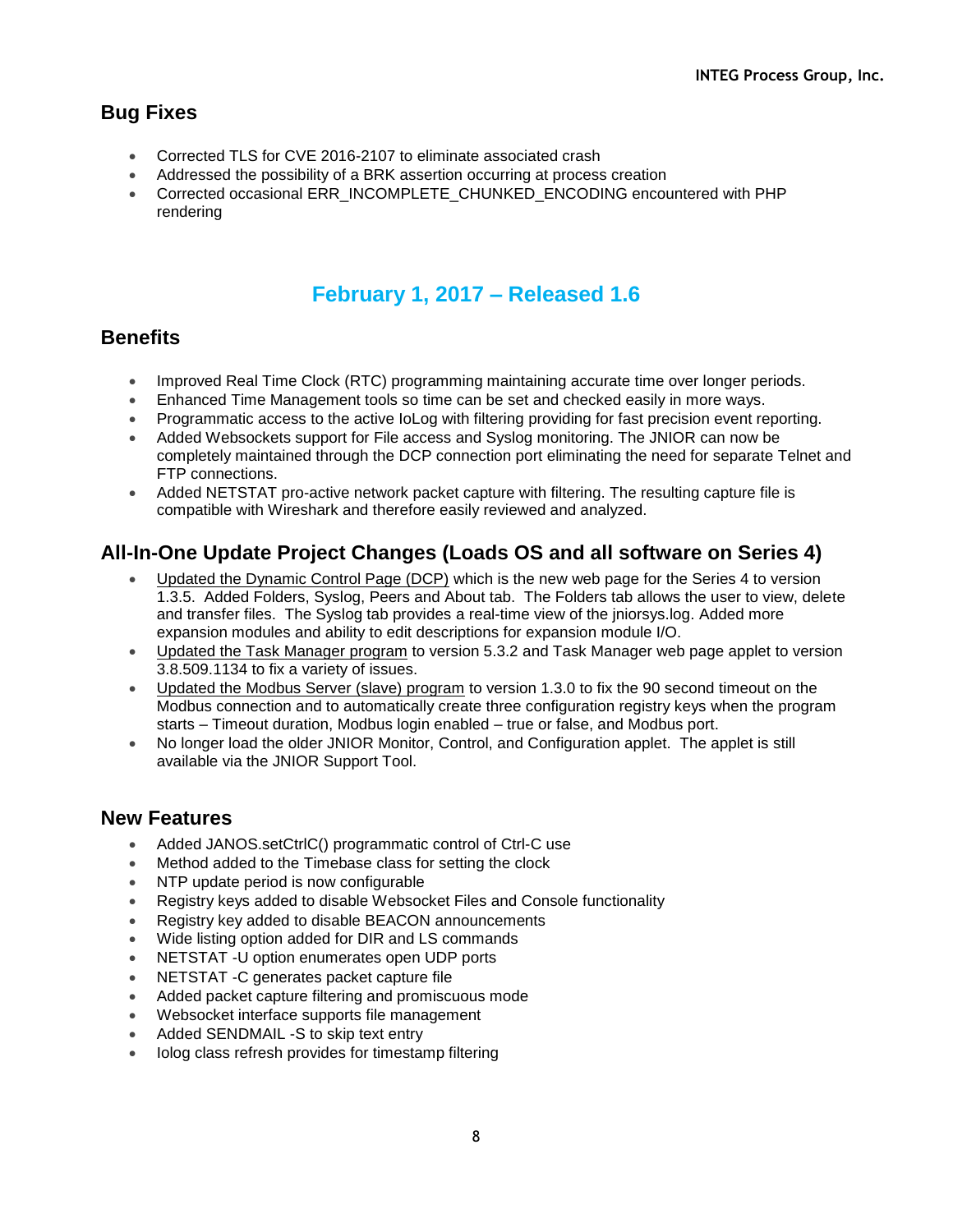- Trimmed RTC for better accuracy
- Existing files opened with "w+" will now be empty
- Programs (and batch files) without Execute attributes now cannot be run

## **Bug Fixes**

- Corrected memory leak associated with syslog server reports
- Eliminated risk of command line buffer overrun
- Corrected issue impacting TLS secure connections to 2MB/4MB units
- Corrected small network memory leak
- Fixed updating Domain Name through Support Tool
- Network retries no longer block thread progress
- Iolog correctly shows inputs after reboot
- Corrected PHP string comparisons using logical operators
- Corrected TCP/IP received packet order issue with connection close
- Corrected WebServer random loading delays
- Corrected memory issue associated with the enumeration of alarmed external devices
- Corrected potential buffer overrun with WebServer authorization and large URI
- Corrected PHP short-circuit handling of logical expressions
- Resolved major TLS issue that impacted system integrity
- Eliminated possible buffer overrun on username/password entry
- Corrected JNIOR Protocol memory issue with device read error

# **August 11, 2016 – Released 1.5 Build 0.1**

#### **Bug Fixes**

 Corrected the buffer length issue for loading the DCP web page on small memory JNIOR Series 4 built in 2013 and 2014.

## **All-In-One Update Project Changes (Loads OS and all software on Series 4)**

 Released the NEW Dynamic Control web Page (DCP) that replaces the Java Applets as the main JNIOR web page for monitoring and controlling I/O and configuration. The Java Applets coming from the JNIOR no longer run in Chrome and soon Firefox and Internet Explorer due to an overall industry concern for security. The Java Applets are still loaded on the JNIOR and can be accessed by typing JNIOR\_IP\_address/configure in your browser (Internet Explorer). Or launching the standalone Java Applets from the JNIOR Support Tool using versions already loaded on the PC.

## **July 20, 2016 – Released 1.5**

- Application watchdog logs additional text information
- Added PHP unpack() function used in extracting binary data
- Added Math.asin, Math.acos, Math.atan, and Math.atan2
- Adds printf formatting for applications
- Added JANOS.getFreeFlash()
- Enable PHP ereg\_replace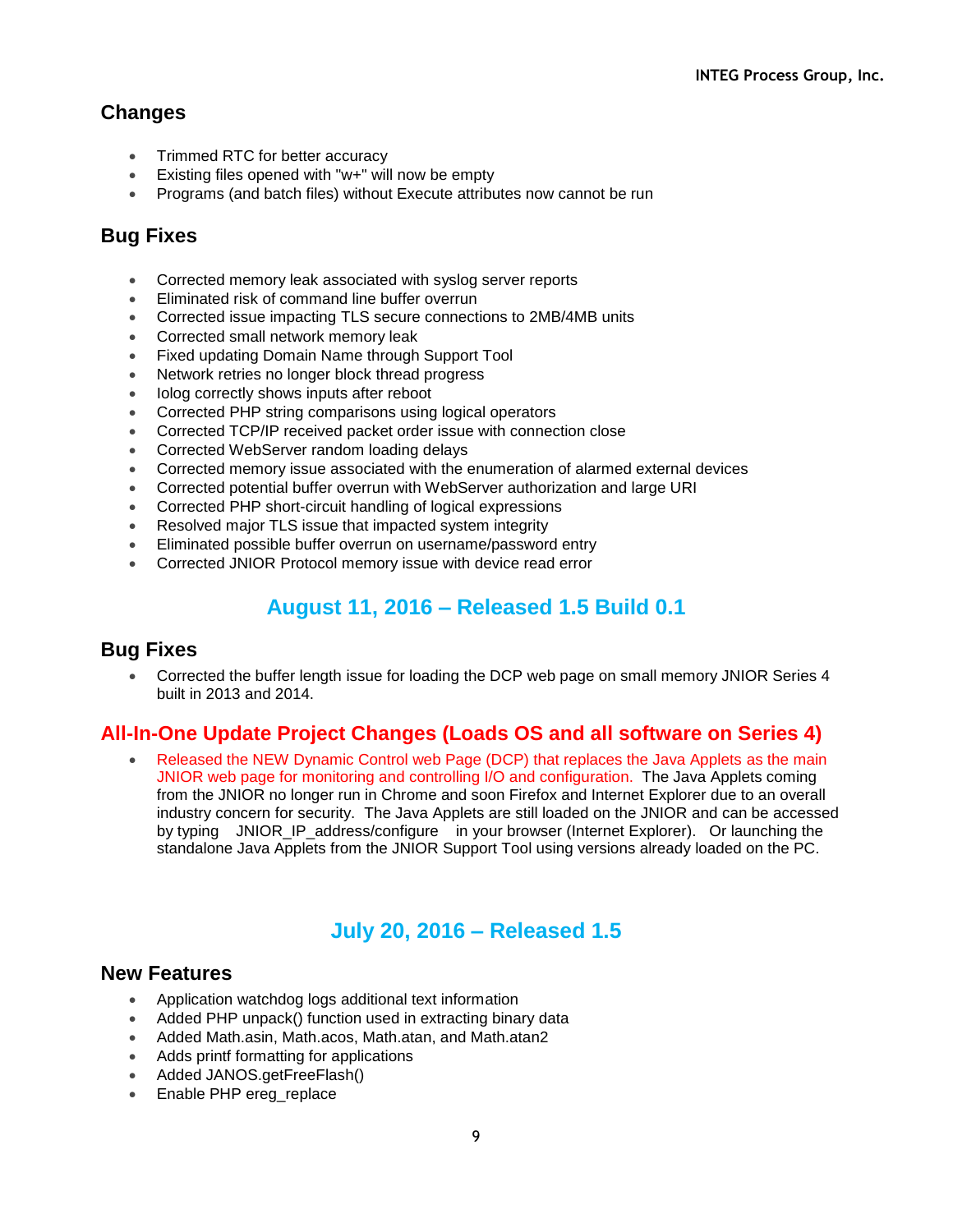- Lowered priority of the scheduled Security Update
- Better handles PHP temporary values improving performance
- ArrayUtils will now throw ArrayIndexOutOfBoundsExceptions
- Socket assigned port number if not specified
- JAR integrity check revised

### **Bug Fixes**

- Corrected Immutable bounds checks to prevent negative address, offset or length
- Issues with Application Watchdogs and update/reboot procedures eliminated
- Corrects PHP exit and die statement issue
- Corrected swapEndian for sign extension issues
- Corrected JAR file issues with IntelliJ and Eclipse
- Corrected guest WebServer login
- Corrected memory bug in file decompression
- Eliminated memory contention related to millisecond polling routines

## **All-In-One Update Project Changes (Loads OS and all software on Series 4)**

No changes with this release. All files, except the OS, are the same as release 1.3 and 1.4

# **April 7, 2016 – Released 1.4**

### **New Features**

- Web Server supports compressed ZIP folders/libraries
- PHP now supports floatval() and doubleval()
- WebServer SSL port no longer fixed at 443
- PHP now supports the foreach statement
- Added PHP isset() and empty() variable tests
- PHP strings now support all 256 byte codes and are no longer ASCIIZ
- PHP array initialization supports '=>' syntax
- PHP count() function supports recursion
- Added Octal and Hexadecimal character entry in PHP double-quoted strings
- Added PHP functions bin2hex() and hex2bin()
- Added PHP urldecode() function
- PHP return statement is now functional
- Implemented Latching Reset and Clearing Counters/Usage through Websockets
- ConsoleProcess class added to provide access to session streams
- Application access to console Environment added
- Jumper (between LAN and RS-232 ports) now functions as a RESET SWTICH
- You can optionally specify a username in Registry keys for user IDs
- Implemented PHP exit() and die() constructs
- The \$ SERVER array is now available in PHP
- Added Externals/\$Devices key for tracking device presence
- Socket connection timeout can be adjusted
- TLS v1.2 is now supported including SHA2 (SHA256) signed certificates.

### **Changes**

- Events/Services key now disables OnAlarm and OnUsage events
- Wesockets authentication remains valid after reboot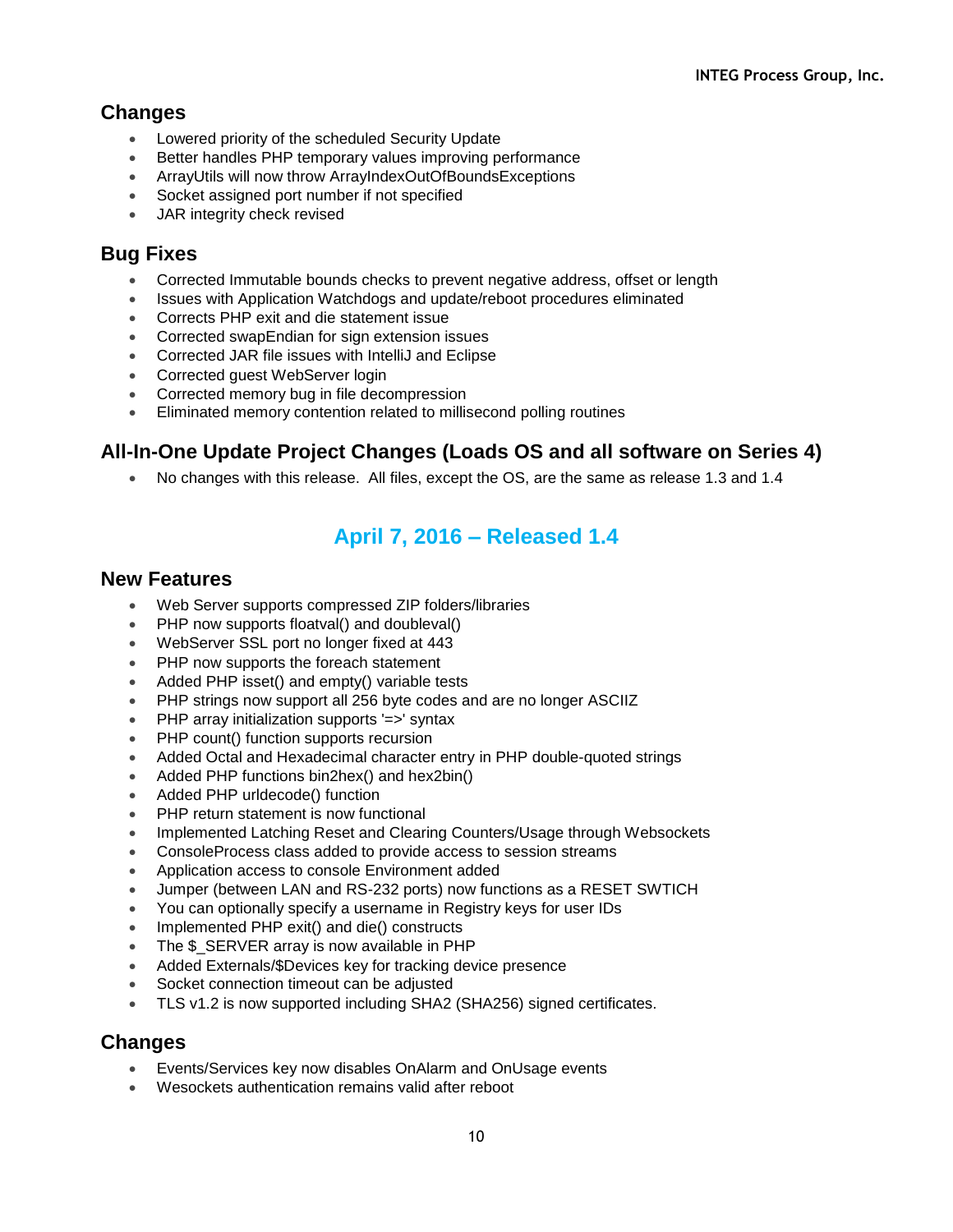## **Bug Fixes**

- Corrected Email Retry Delay to use correct Registry Key Email/RetryDelay
- Corrected issue with REBOOT through HTML5 Command Console
- Eliminates SYSLOG packets when the SYSLOG server is not configured
- Corrected OnBoot notification when DHCP in use
- Corrected Registry corruption issue with name conflicts
- PHP now properly performs comparisons between doubles
- Corrected assertion issue with PHP header(), syslog() and var\_dump() statements which have void return
- Corrected DNS timeout utilization
- Corrected websocket external device read to consistently return an empty string for absent devices
- Corrected WebServer/Path use
- Corrected memory leak associated with JAR file use
- Corrected PHP getRegistryList() with node or wildcard specifications
- Corrects JNIOR Protocol issue reading Registry keys longer than 255 characters
- Corrected Beacon Reboot issue

### **All-In-One Update Project Changes (Loads OS and all software on Series 4)**

No changes with this release. All files, except the OS, are the same as release 1.3

## **August 17, 2015 – Released 1.3**

#### **New Features**

- Applications can specify minimum OS requirements
- Support for Syslog Servers
- Added Watchdog class for applications
- Added limited batch file (.BAT) functionality
- Added ECHO command
- Implemented TCP/IP Keepalive
- Added ability to recover from a corrupt Flash File System
- Console access now possible through Websocket interface
- An application can check if other instances of the application are running
- Unit registers with the local network
- Added array() construct to PHP
- Added \$LastNtpSuccess Registry functionality

#### **Changes**

- Improved reliability of FTP upload in Passive Mode
- Now supports TLS v1.1
- FTP Server supports MLST and MLSD

- Corrected time zone abbreviations for DST in Date class
- Corrected implementation of java.lang.Math.IEEEremainder
- Corrected IllegalMonitorStateException that occurs when creating thousands of new threads
- Fixed issue preventing assertions from setting the Attention flag
- Corrected issue that ignores the '\u0000' character formatting in JSON strings
- DATE command -N option no longer corrupts the IpConfig/NTPServer key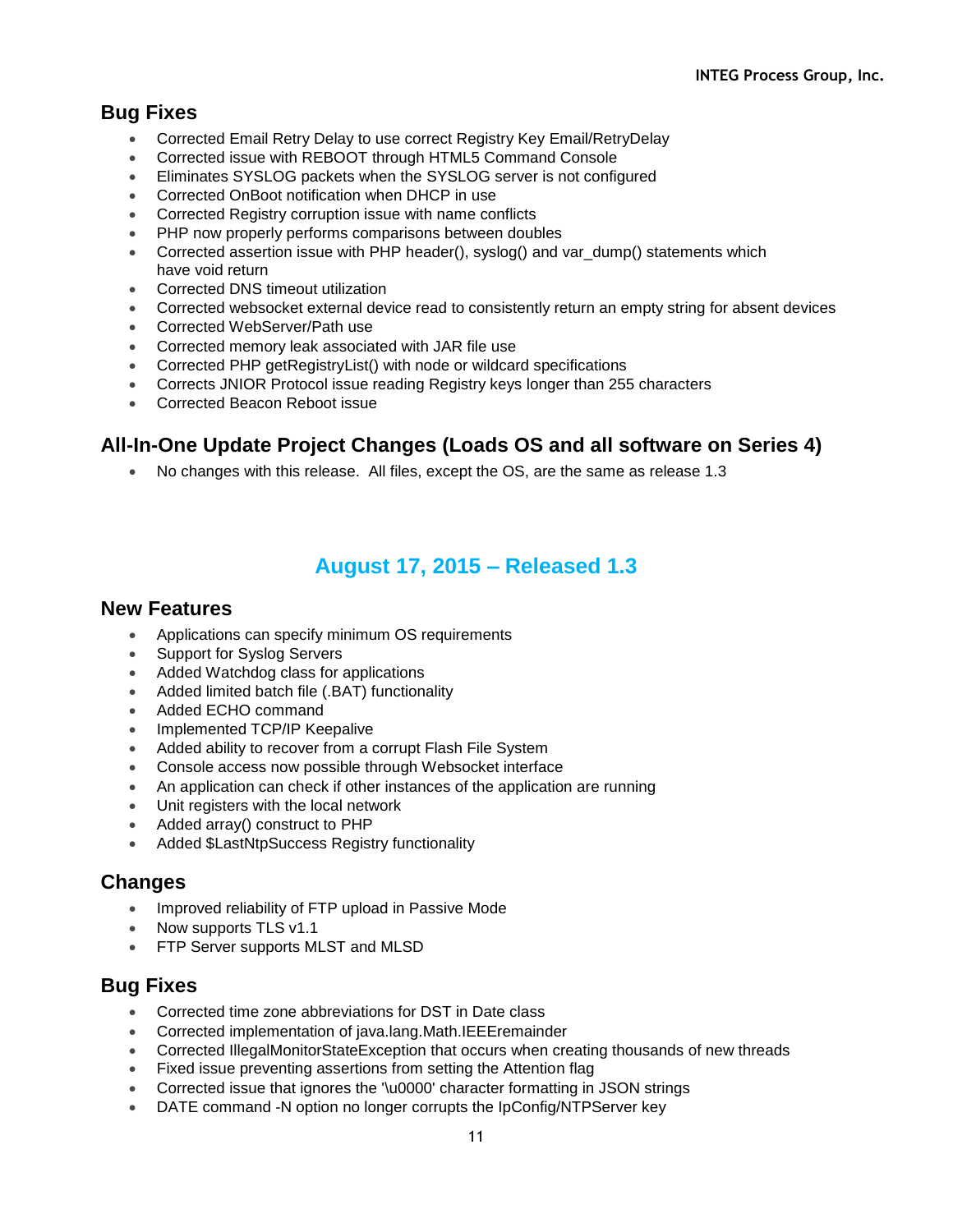- Corrected missing native for JANOS.killProcess
- Corrected NTP request to be Version 4 compliant
- Corrected issue with array usage in PHP
- Corrected issue with NULL assignment in PHP

### **All-In-One Update Project Changes (Loads OS and all software on Series 4)**

- Updated the Java Applets used for the web pages to the new security requirements. Updated JNIOR configuration web page and Task Manager web page.
- Updated the Task Manager application program to fix a variety of issues.

# **May 7 2015 – Released 1.2.2**

#### **New Features**

- Beacon protocol enhanced with Attention\_Required flag
- Graceful handling of corrupt/truncated JAR file

### **Changes**

- Adjusted JRMON counter display to handle large count values
- Reboot via JNIOR Protocol or Beacon performs coordinated process shutdown
- Unrecognized HTTP-Request no longer causes watchdog

### **Bug Fixes**

- Corrected entry of large (>1,000,000,000) counter setting in JRMON
- Corrected MSS issue in the TCP stack
- Corrected cache locking issue with renaming files in flash
- Corrected edit access to '\$' Registry keys

## **All-In-One Update Project Changes (Loads OS and all software on Series 4)**

- Updated SNMP Application to fix multiple issues
- Updated Configuration web page (Java applets) to handle LED Dimmer Module in External I/O tab, corrected handling of SNMP enabling, and added enhancements to JNIOR e-mail configuration on Configuration/Misc tab

# **April 6 2015 – Released 1.2.1**

### **Changes**

- Reboot through JNIOR Protocol now closes connections and applications
- Input counters set using raw (not scaled) counts

- Corrected TCP retransmission algorithm
- Corrected IP checksum error in delayed carry recursion
- Bug corrected in text to floating-point interpretation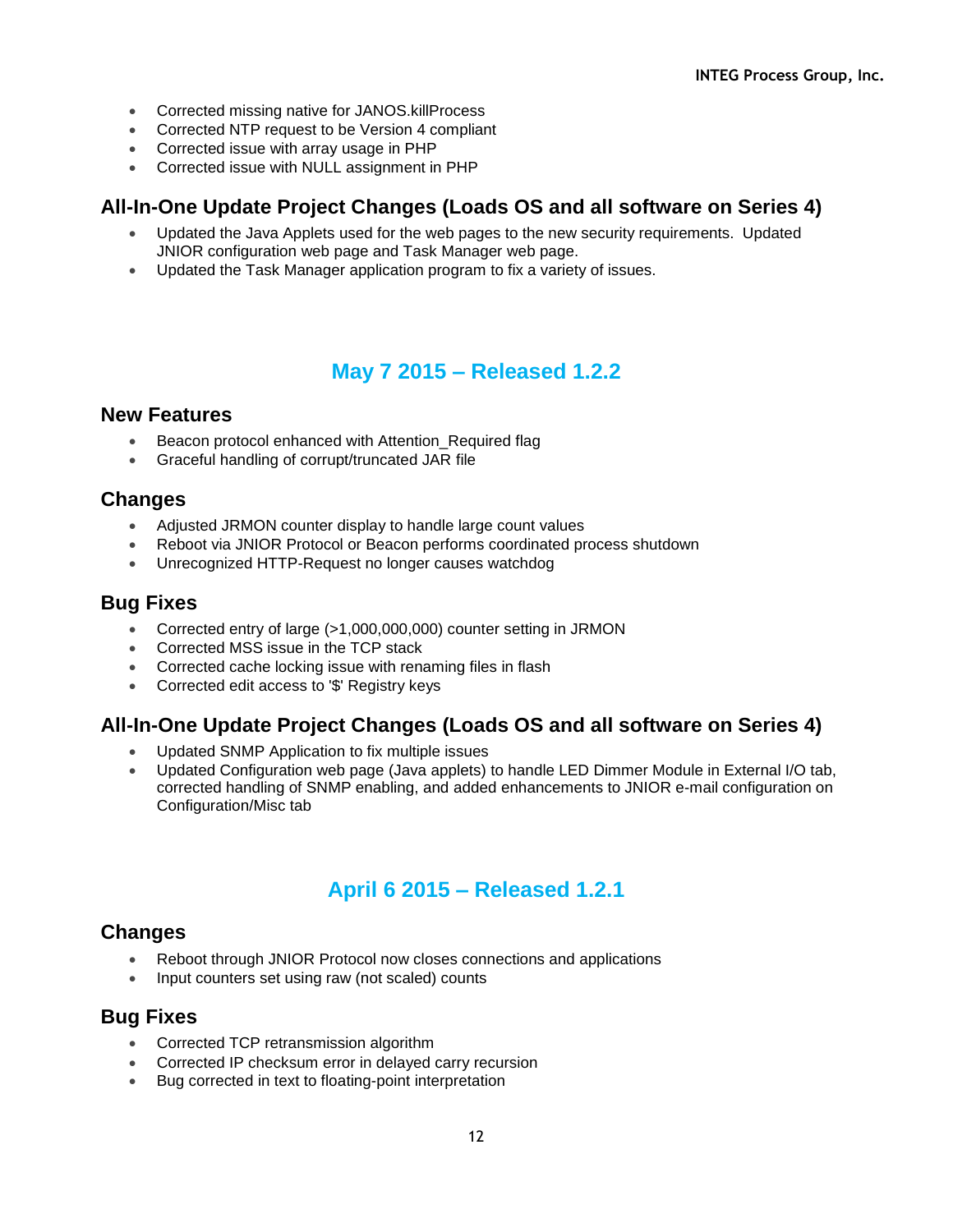## **April 2 2015 – Released 1.2**

#### **New Features**

- FTP Server OPTS command implemented
- Implement Regex Registry search to the REGISTRY command
- Added assertion text for message pump related dump
- Implement setIn(), setOut() and setErr() in java.lang.System class
- Issues RST packets on attempts to communicate with non-existent connections
- Vector and Hashtable classes support generic typing
- Support enum enumerations
- Implemented input counter multiplier

#### **Changes**

- Eliminate potential network deadlock on connect
- Generate Registry INI file content in alphabetical order
- com.integpg.system.Immutable.exists() no longer throws unwanted IOException
- Java application source level restrictions have been lifted. Was 1.4
- Adjusted Telnet options for compatibility with Series 3
- Adjusted TCP Retransmit Timer algorithm per RFC 6298
- Monitor packet sent when counter set via JRMON

### **Bug Fixes**

- Some connections were not being gracefully closed on reboot
- Correct serial port read timeout issue
- Removes residual /temp folder content on old 2MB/4MB units
- Releases residual LISTENER sockets after application termination
- Corrected potential memory corruption in java.lang.Object.clone()
- Correct issue with lastIndexOf(int) with substrings
- JANOS.getInputCounter() returns counters for Model 414 channels 9-12
- JANOS.setInputCounter() handles 414 extended channels
- Eliminate potential deadlock on IO interrupt
- Corrected issue where processor would run at 100% if telnet connection was dropped while client was at the registry command prompt
- Corrected REBOOT command trying to terminate non-existent processes
- Fixed Web Server blocking issue
- Corrected reboot procedure used by JNIOR Protocol

## **January 29 2015 – Released 1.1**

#### **Critical**

 There was a critical memory bug fix to the JNIOR protocol server. All customers that use the JNIOR Protocol are advised to upgrade to this version.

- Add Device/TimeZone Registry key
- Implemented command line escape character '\'
- Allows KILL by program name
- Adds -R option to CERTMGR to reset credentials to factory default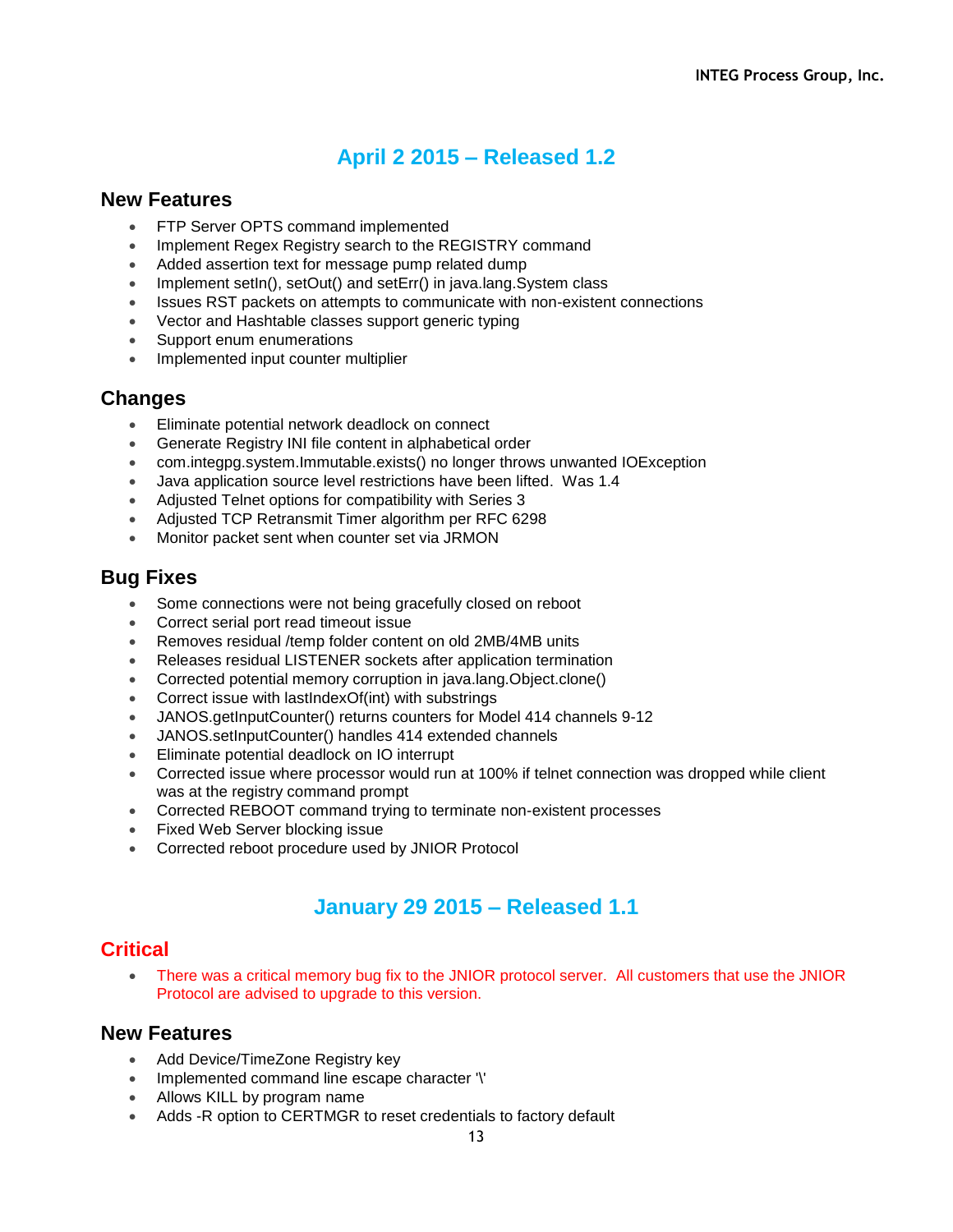- Object serialization in Java no longer supported
- Backslash '\' path separator no longer supported

### **Bug Fixes**

- Correct below freezing Type 28 temperature sensor readings
- Fix JNIOR Protocol device enumeration issue that occurs with 4 or more modules
- Corrects Protocol Server memory corruption on reconnect
- Counter change now forces Websocket Update

## **January 8 2015 – Released 1.0.7**

#### **Moderate**

• There was bug fix to the FTP server where it would not work well OS X, UNIX, LINUX, Android and IOS clients. All customers that use clients on these platforms to FTP files are encouraged to upgrade to this version.

#### **New Features**

- implemented FTP SITE command for DIRSTYLE
- added the Registry Key FTP/UnixStyle to configure the default system style

### **Changes**

- reports DIN 9-12 in JNIOR Protocol external/extended monitor packet
- improved assertion macros to provide textual descriptions

#### **Bug Fixes**

- corrected FTP SYST command to report the proper system style
- corrected FileInputStream.available() to include pending buffer data
- Beacon reports actual JNIOR Protocol port when it is changed from default
- corrects I/O configuration issues with 412 and 414. Fixes Inversion of din4 for the 412.

# **November 24 2014 – Released 1.0.6**

#### **Critical**

• There was a critical fix to the statuses of outputs  $9 - 12$  on the 412. All customers using the JNIOR model 412 are advised to upgrade to this version.

- Added Type F9 LED Dimmer Module to read/write device block library
- native socketRead() throws IOException if socket closes
- implements the model 414
- JSON string escapement implemented
- Websocket Monitor message includes alarms ONLY when alarm triggered
- Websocket Monitor message includes a Model string
- implemented Websocket access for external devices
- Websocket Meta data carried in Requests and Responses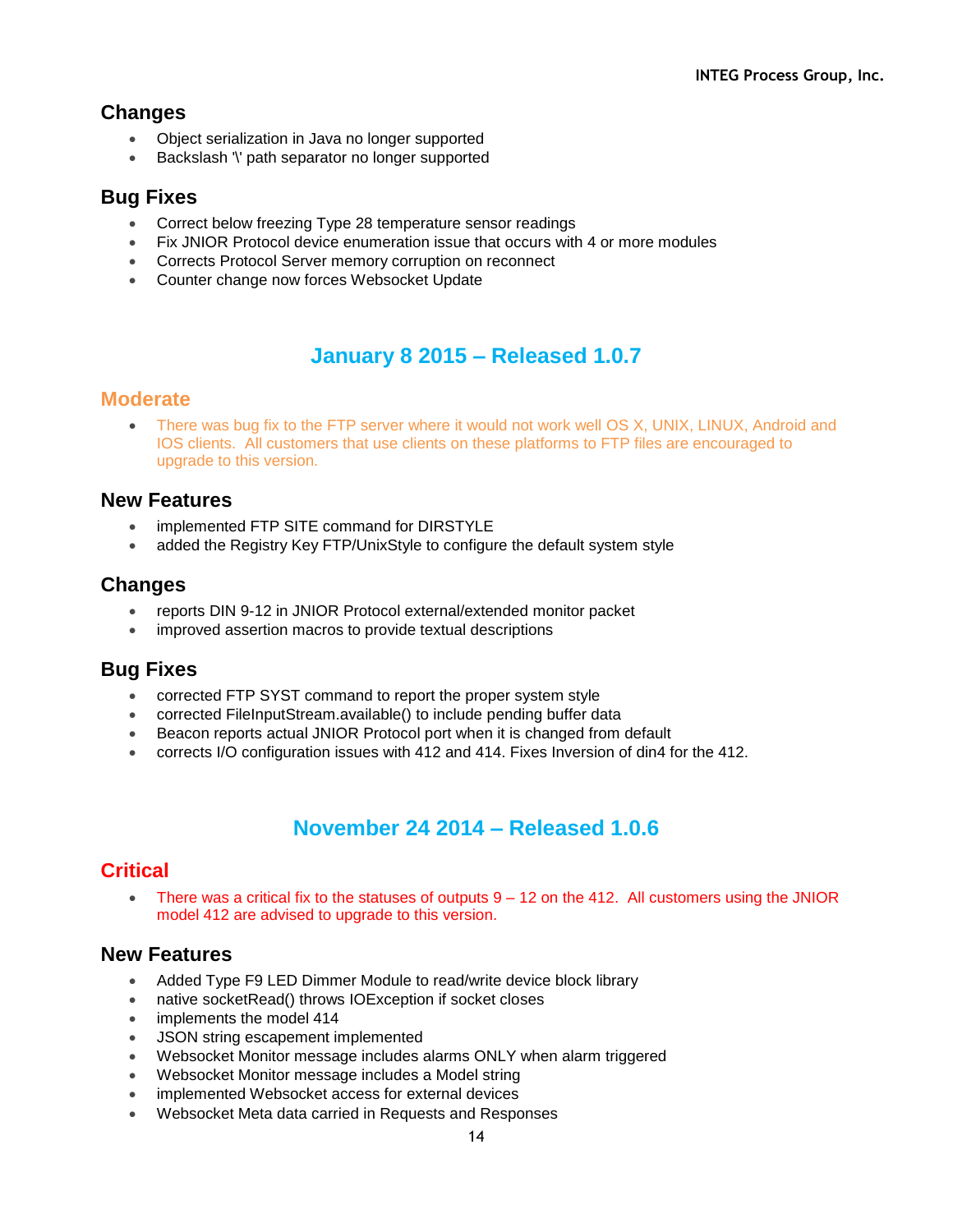- Added Registry reset operation for use in sanitizing
- Added EGREP command with GREP and FIND aliases
- Regular Expression classes have been added to the Java Library and PHP

- application assertions are emphasized in the log
- eliminated extra Registry message when a key is removed
- increased maximum message pump queue count to 200
- sends monitor packet when input counters reset by application
- improves handling of model differences for the 410, 412 and 414
- iolog transition flags now an option
- Security Update delayed until 8 hours after boot

#### **Bug Fixes**

- corrected Registry restore allowing the full set of valid characters
- corrected ROUT9 thru ROUT12 status issues on the 412
- resolved issue with an assertion within a critical section
- corrects JVM issue with loading large class files
- Correct potential memory issue with the external device array
- JanosClasses.jar is now consistent no longer containing reference issues
- corrected issue with pulsed external relay mask
- corrected reporting of external 4ROUT pulsing in the iolog

## **September 22 2014 – Released 1.0.5**

#### **New Features**

- Implemented legacy *sendMail()* method which appears now in the **JANOS** class
- added serial port notification handling

#### **Changes**

changed getChar() blocking to wait-notify to eliminate 100% CPU indication

#### **Bug Fixes**

- corrected *send()* and *reset()* method names in MailComposer class to conform to standards
- corrected version number in dump.log
- fixed issue with flash file system verification
- corrected issue with logging assertions for non-system processes
- fixed issue with flash file system block mapping
- corrected flash segment reclaim algorithm

# **August 12 2014 – Released 1.0.4**

- Application onClose() notification is sent when RST packet received.
- **•** FTPClient class now available in the library.
- Command line FTP client application available must be loaded
- Added *Network.isActive()* method so applications can check network availability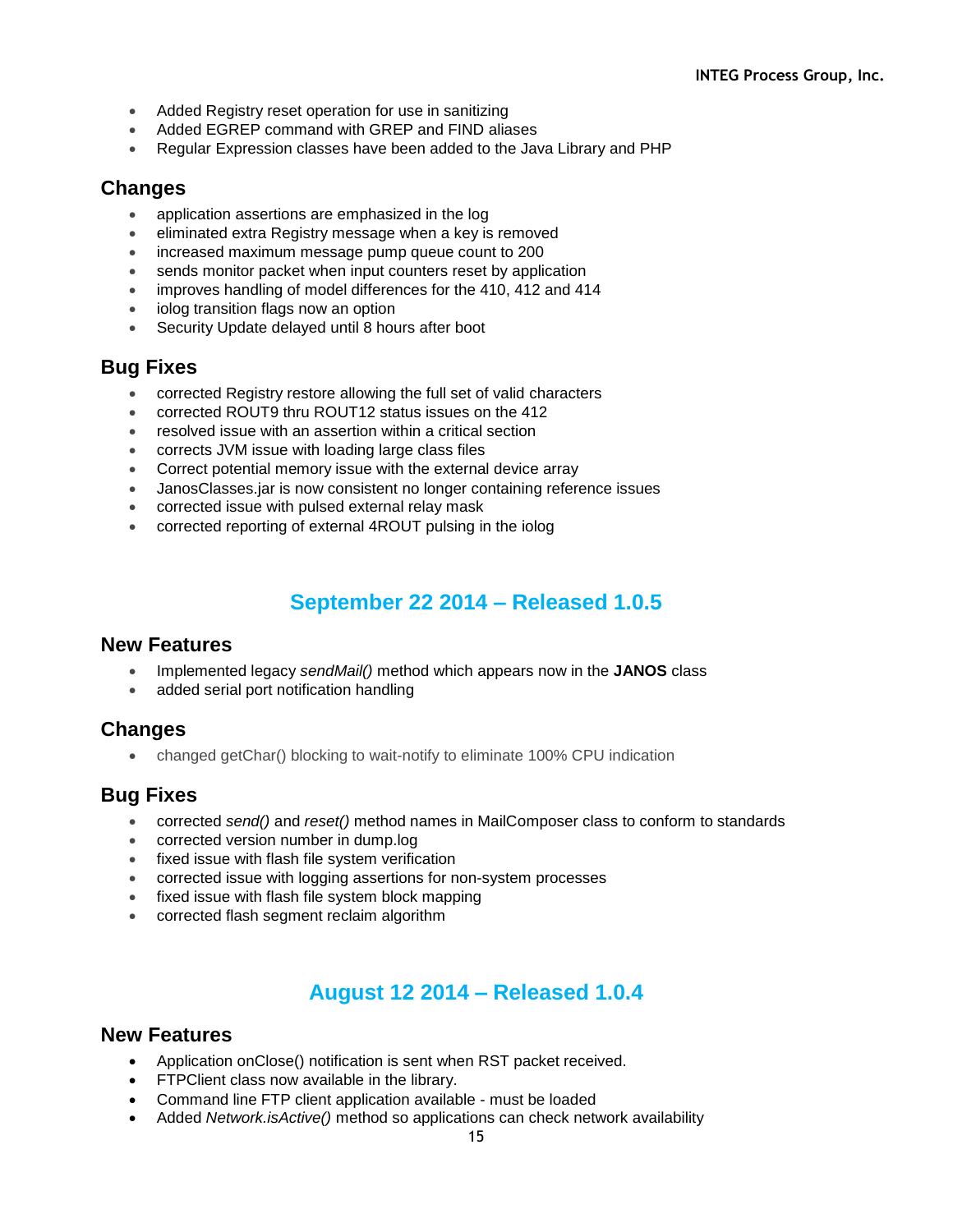- You can now define User Functions in PHP.
- Added *File.setLastModified()* method.
- PHP can include files.
- Added PHP File listing functions and much more.
- Added -S option to the RMDIR command to recursively remove an entire directory tree.
- Opening a ServerSocket on a random port by setting port=0 now works

- expanded search paths for application commands to include /flash and /etc.
- Restored default admin: admin account.
- Enabled ability to change RS-232 port input buffer size.

## **Bug Fixes**

- Corrected issue with renaming folders.
- Corrected JNIOR Protocol monitor packet scheduling.
- Fixed issue with /temp folder memory allocation.
- Corrected FTP NLST abbreviated directory listing format.
- Corrects lock-up when closing a Java socket that hasn't been used for output.
- Corrected loss of data when Secure connections are closed too quickly.
- Fixed issues with *Date.parse()*
- Fixed glitch with command line TAB.
- Corrected display of identifiers in NV command.
- Corrected issue with setting invalid floating point values.
- Corrected PHP issue with '\$' jquery statements in double-quoted strings.
- Corrected JVM issues with casting multi-dimensional arrays.
- Corrected GC issue with object arrays stored as an object.
- *SocketOutputStream.write()* methods are now blocking so data is not lost.

# **July 3 2014 – Released 1.0.3**

#### **New Features**

- Secure Telnet sessions are indicated as secure in the log.
- Can now configure Digitial Input Conditioning through Registry
- Added memory testing during boot

#### **Changes**

- PHP sever-side scripting enhancements
- Improved TCP packet blocking for transmission

- Web Server now properly detects closing connections in the TIME\_WAIT state
- Corrected ASN.1 issue resulting from cstring class modifications in v1.0.2
- Corrected issue where external devices stopped responding
- Removed extra FIN-ACK in FTP (closing after write)
- Corrected duration of TCP timeouts